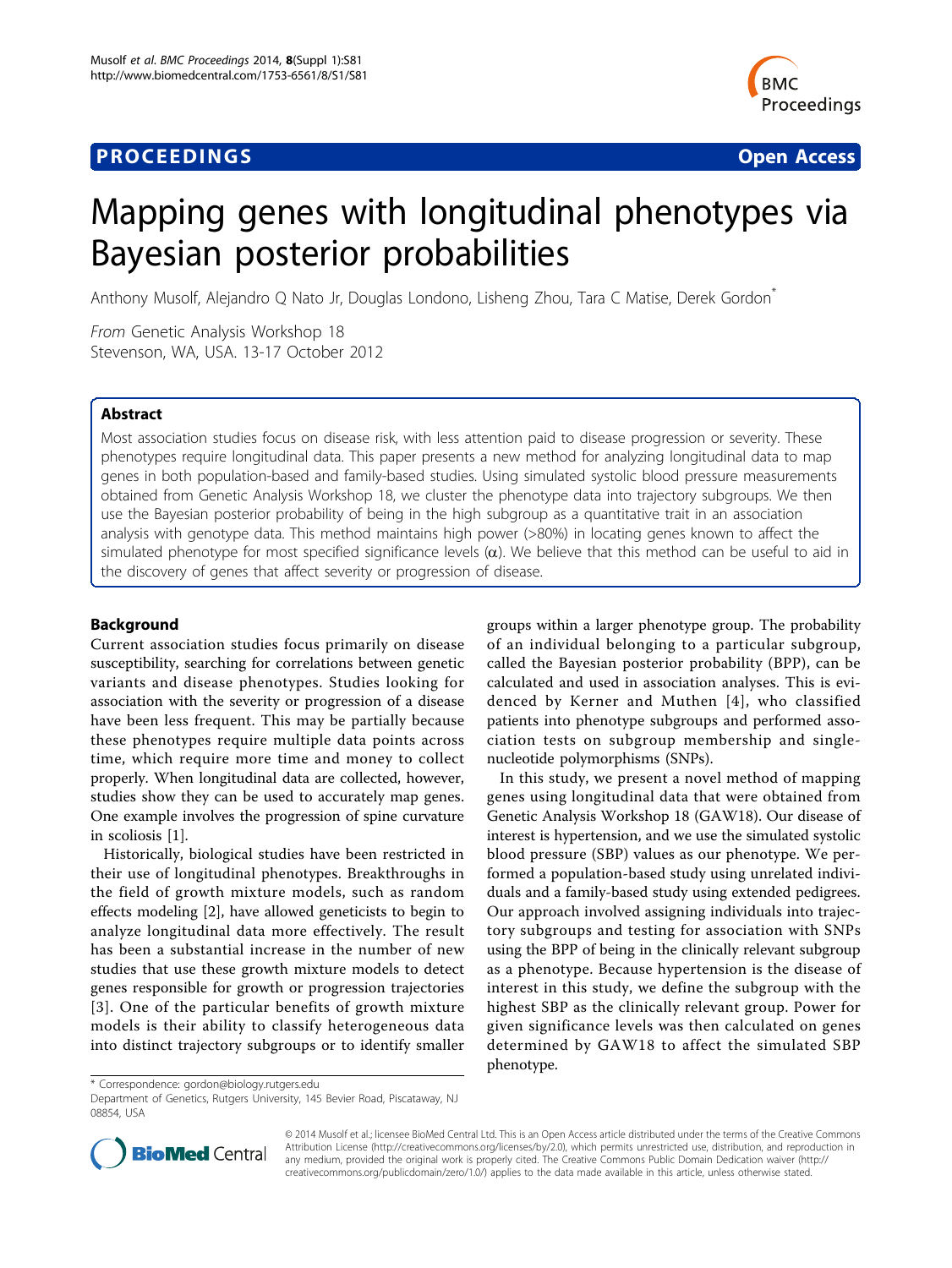#### Methods

#### Replicate set creation and analysis of longitudinal data

Both phenotype and genotype data were provided by GAW18. We used the simulated SBP values as our phenotype, which contained SBP values at 3 time points for 850 individuals. GAW18 created 200 phenotype files (to serve as replicates), each containing the same 850 individuals with different SBP values at each time point. The analyses were performed on 2 studies, one was population-based and the other family-based. Genotype data included both sequenced and imputed data free of mendelian errors. The family-based study used related individuals from 20 extended pedigrees. The population-based study used 157 individuals extracted from the pedigrees determined to be genetically unrelated by GAW18. Three time-varying covariates (age, hypertension medication, smoking status) and 1 time-independent covariate (sex) were used. We performed 2 full analyses on each study, 1 with covariates and 1 without covariates. Thus we had 4 discrete analyses: population-based with covariates, population-based without covariates, family-based with covariates, and family-based without covariates. For each of the studies, we selected a set of 3 replicates by sampling without replacement from the pool of 200 simulated SBP phenotypes created by GAW18. The 3 replicates in a set represent 1 discovery data set and 2 confirmatory data sets. This was repeated 100 times, creating a total of 100 discovery sets and 200 confirmatory sets.

The replicates were then analyzed via SAS PROC TRAJ, which uses mixture modeling to assign longitudinal data into subgroups [\[5](#page-4-0)]. Each replicate was evaluated using 6 different models (k). Each model generated a different number of subgroup trajectories, where  $k =$ 1,...,6. Thus, the 1-subgroup model generated a single group while the 6-subgroup model created 6 subgroups from the data. SAS also allows for the specification of the polynomial order of each subgroup trajectory. The initial models used cubic polynomials for all subgroups. Outputs of the initial runs provided a  $p$  value for each polynomial coefficient. The order of the polynomials in each subgroup was adjusted to that of the highest order polynomials that were still significant at the 5% level in the first run. The analyses were repeated for a second and final run. For the analyses using covariates, the covariates were introduced into the models at this point. We then determined the optimum model (ie, the correct number of subgroups) to be the model with the highest Bayesian information criterion (BIC).

With the optimum model selected, we obtained the BPP that an individual belongs to a particular subgroup. For this study, we determined that the clinically relevant group was the subgroup with the highest value at the last time point predicted by the corresponding polynomial. This correlates with individuals with the most severe hypertension. Thus, we define the highest subgroup as the subgroup with the highest SBP at the final time point. The BPP of each individual belonging to this subgroup was used in the association analyses. We note that by choosing the clinically relevant group based on the highest fitted value at the final time point we always get the group that contains individuals with the highest SBP values, regardless of the total number of subgroups determined by the BIC. We also note that clinical relevance is a function of the disease of interest and that the method can be modified to look at any subgroup.

#### Association analyses and power calculations

We performed association analyses using the BPPs as a quantitative trait. The population-based data were analyzed via PLINK's Wald test (assoc command) [[6](#page-4-0)]. We used the false discovery rate as implemented in PLINK to determine overall significance. Association was calculated for the family-based analyses through transmission disequilibrium test (TDT). Two distinct programs were used for TDT calculations. One was PLINK's QFAM procedure, which uses linear regression to fit genotypes to phenotypes and corrects for family structure via permutation for quantitative phenotypes [[6](#page-4-0)]. The second was TDT-HET, an expanded TDT statistic that incorporates locus heterogeneity in families [\[7](#page-4-0)]. These 2 programs use permutation to correct for multiple testing. Because TDT-HET requires dichotomous phenotypes, the BPPs were converted to binary for this particular program. This gave us the opportunity to see whether power was lost in the conversion of quantitative phenotypes to dichotomous phenotypes. We converted the estimated posterior probabilities that were above 0.5 to 1 and those below 0.5 to 0 because our BPPs had a bimodal distribution regardless of the total number of subgroups estimated. The composition of the fast group remained the same regardless of whether the BPPs were dichotomized or not. Time constraints caused by the permutation tests necessitated that the family analyses be run only on the region of interest. For the population study, analyses were run on the region of interest and several surrounding regions on the same chromosome.

Power calculations were then performed on the top 15 genes affecting the simulated SBP phenotype. Two types of power were calculated: per-gene power and total power. Per gene power was calculated for each of the 15 gene regions on a binary, or YES/NO, scale. To constitute a YES, all 3 replicates in a replicate set needed at least 1 marker within a given gene with a  $p$  value in the top x% (population-based) or below a given threshold,  $\alpha$ (family-based). All other scenarios were considered NO. For the population-based data, x% was defined as the top 1%, 5%, and 10%. For the family data,  $\alpha$  was defined as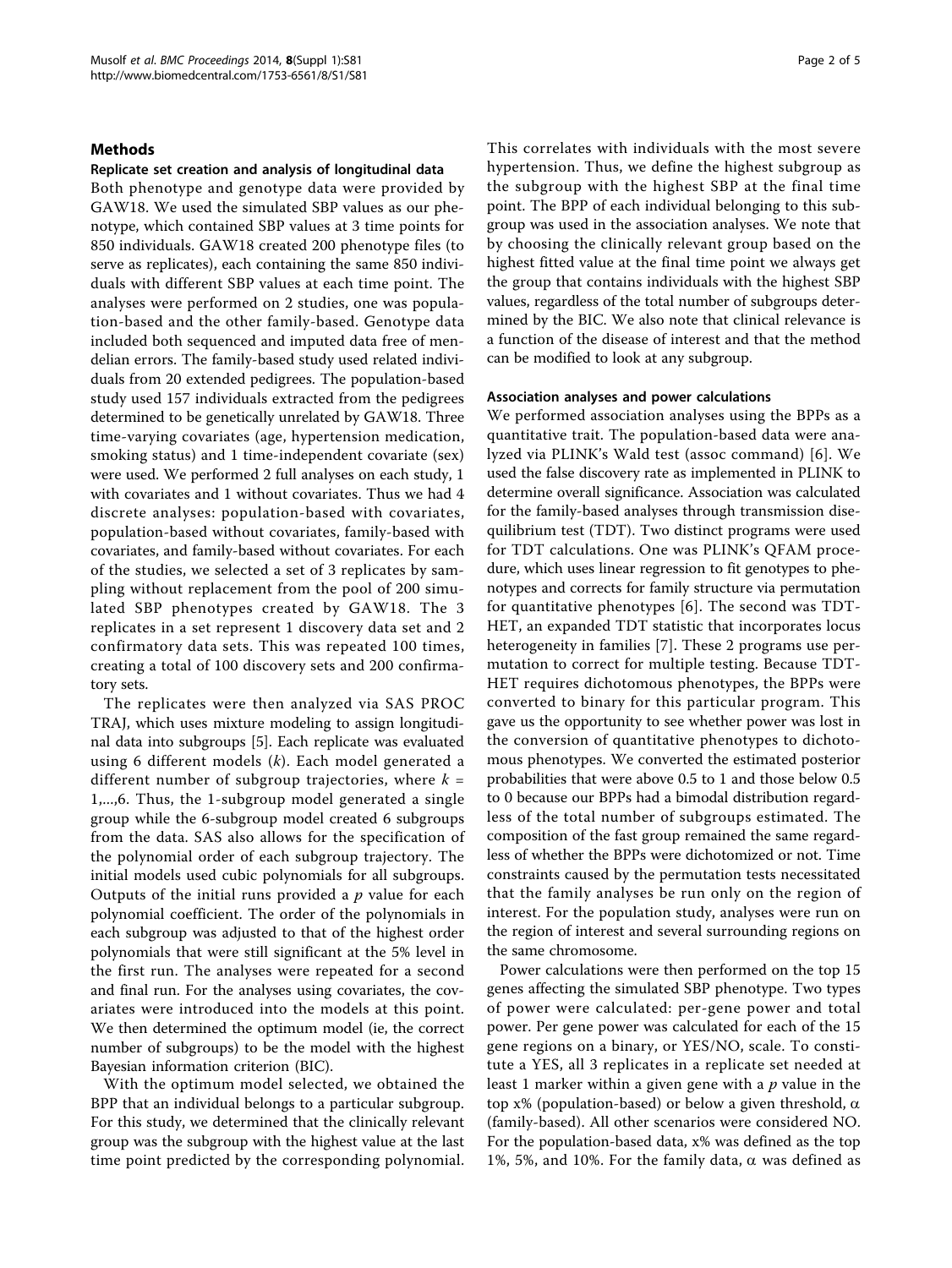SNPs with  $p$  values at or below 0.1%, 1%, and 5%. We also estimated total power, which was defined as the average of the per-gene power and is intended as a cumulative assessment of the method. T tests were performed at each  $\alpha$  level between the noncovariate and covariate analyses to determine whether the addition of covariates was significant. We also performed T tests between corresponding PLINK and TDT-HET to determine whether mean power (per gene and total) of one method was significantly higher than the other. In addition to the gene regions, we applied our method to 3 "null" regions of varying size. A null region was defined as a region not containing any of the simulated functional loci associated with SBP and was used to estimate our method's type I error rate. Figure 1 details the steps involved in our method.

## Results

## Model analysis

For the population-based studies without covariates, the average number of subgroups  $(k)$  ranged from 3 to 6, mean: 4.78, median: 5, mode: 4. The fast subgroup had an average proportion of 8.89% individuals. When covariates were added to the study, the range shifted from 2 to 5, mean: 3.05, median and mode: 3. The average proportion of individuals increased significantly, to 40.52% (see Discussion). We saw a similar trend in the family studies. Without covariates,  $k$  ranged from 3 to 5 with mean: 4.22, median and mode: 4. The average proportion of individuals in the fast group was 8.98%. When covariates were included, the range expanded from 2 to 5 with

mean: 4.18, median and mode: 4. The average proportion of individuals in the fast group increased to 36.61%. Thus, in both cases, covariates significantly increased the number of individuals within the fast group.

The BPPs in both the population-based and familybased studies had a bimodal distribution. Because our association analysis is regression based, we performed a Box-Cox transformation to normalize the data. We found there was no statistical difference between results using the original data or the transformed data.

## Total power and per-gene power

For the population-based study, we observed total power above 80% at 5% and 10% significance levels. Although power was slightly higher for the covariate analysis, mean power differences were not statistically significant. Observed total power was less than 50% for both data sets at the 1% level. The null regions maintained proper type I error levels. For the family-based study, greater than 80% power was observed using PLINK regardless of covariate inclusion. Total power was less than 50% at both  $\alpha$  = 0.1% and  $\alpha$  = 1%. Inclusion of covariates did not significant change mean total power at any  $\alpha$  level. TDT-HET produced similar results, although slightly higher, than PLINK. T tests comparing TDT-HET and PLINK were significant at  $\alpha = 0.1\%$  but not at  $\alpha = 1\%$ or  $\alpha$  = 5%. The null regions maintained proper type I error levels.

We also calculated power for each of the top 15 genes affecting SBP (per-gene power). The population-based analyses showed that 12 and 11 genes had greater than

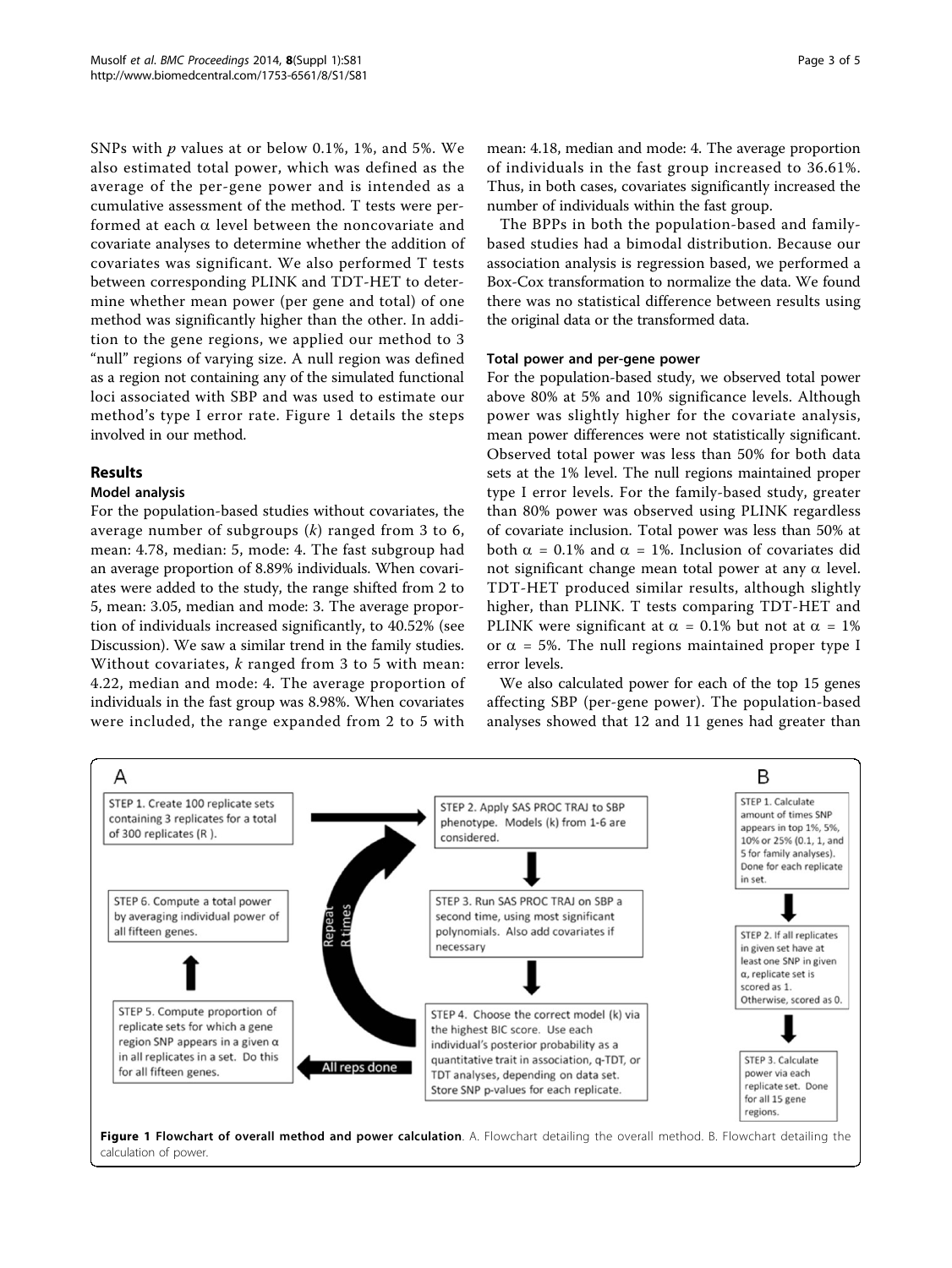80% power at the 5% and 10% levels, respectively. Only a single gene had greater than 80% power at the 1% levels. We note that this gene was MAP4, the top gene affecting the SBP phenotype, accounting for more than 6% of the total variance. Covariates significantly increased power in 5 genes, including MAP4 and NFR1. Figure 2A shows the results for MAP4, along with the results of a null region of comparable size. Per-gene power was also calculated for the family-based analyses. Both PLINK and TDT-HET produced results with 11 of the 15 genes having power above 85% at  $\alpha$  = 5% for the noncovariate analyses. Adding covariates increased power to above 90% for 4 genes, including MAP4. No statistical difference using T tests was observed between the TDT-HET results and the PLINK results. Figure 2B shows the family results.

## Discussion

Results of our analyses suggest that our method of grouping longitudinal phenotypes into subgroups and using the BPP as a quantitative trait is a robust method for finding association with SNPs in gene regions. We were able to identify genes affecting the SBP phenotype with high power in both family-based and population-based studies. We also observed high per-gene power when using covariates. Our phenotype of interest was hypertension. For this reason, we used the highest group as our clinically relevant group. However, this choice is flexible and any subgroup could be used as clinically relevant. For example, researchers involved with scoliosis might also be interested in the fastest progression group. If a phenotype like renal failure was being investigated, though, researchers might be interested in the fastest decreasing renal function group.

One interesting finding is the effect of covariates on the correct number of subgroups. Covariate inclusion increased the proportion of individuals in the fast group in both studies. Mathematically, this occurred because the covariate analyses tended to have more 2 and 3 subgroup models selected as compared with the noncovariate analyses that identified a larger number of subgroups. That could mean some of the subgroups in the noncovariate analyses are not distinct subgroups, but covariates helped to identify and collapse them.

Another interesting finding was that no power was lost in the conversion of quantitative traits to dichotomous traits for TDT-HET. In fact, power was often gained. We believe this is a result of the bimodal nature of the BPP.

We note that our power at 1% level was less than 50%. We believe that this was caused by our low sample size, given that the effect size of some of the associated genes was known to be small for these data. This is evident in MAP4, which accounted for 6% of the total SBP variance. We estimated 80% power using our method even at the 1% level.

Finally, we wanted to compare the performance of our method to methods proven to identify SNP signals associated with longitudinal phenotypes. We chose to compare to the functional genome-wide association studies (fGWAS) software [[8\]](#page-4-0). We found that the results between our method and fGWAS were statistically identical (results not shown). However, we note that it was only an exploratory study; the scope of this study was not a full model comparison.

#### Conclusions

Our method for analyzing longitudinal data produced high power for identification of association between BPP of group membership and SNPs in genes known to affect SBP. The method's power was high (greater than 80%) in multiple scenarios, including different genotype data and sample size. The flexible nature of this approach allows it to be used in a variety of tests, including exploratory